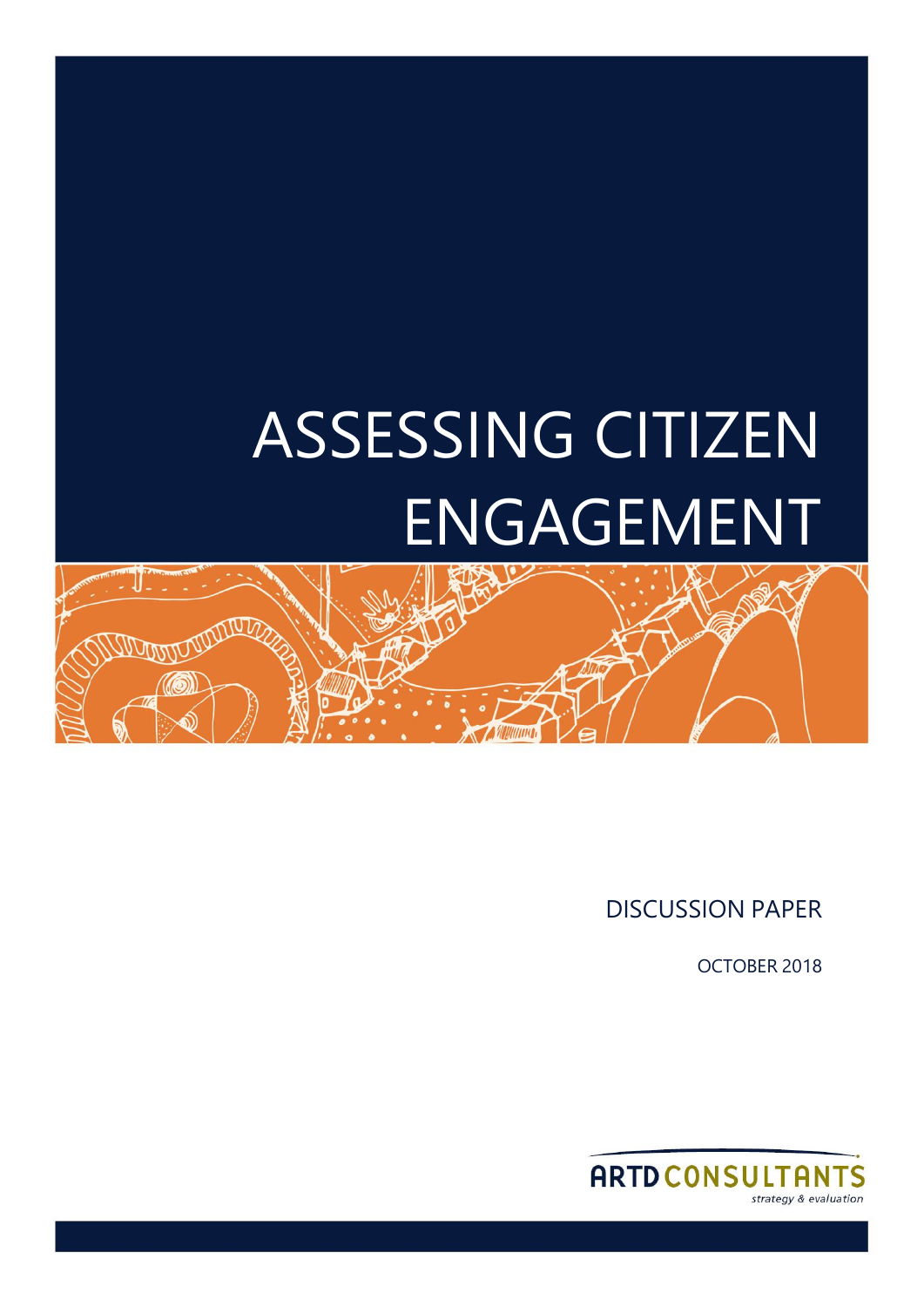# **Authors**

This paper was written by Senior Consultant, Ruby Leahy Gatfield, and Partner, Jade Maloney. Ruby and Jade are professional evaluators, passionate about ensuring citizens have a voice in the policies and services that affect their lives. Senior Manager and highly experienced evaluator, Brad Astbury, provided internal advice.

ARTD would also like to thank Director of engage2, Amelia Loye for approaching ARTD with the idea and her ongoing input into the paper. Amelia is an experienced engagement practitioner, committed to open government, stakeholder engagement and public participation.

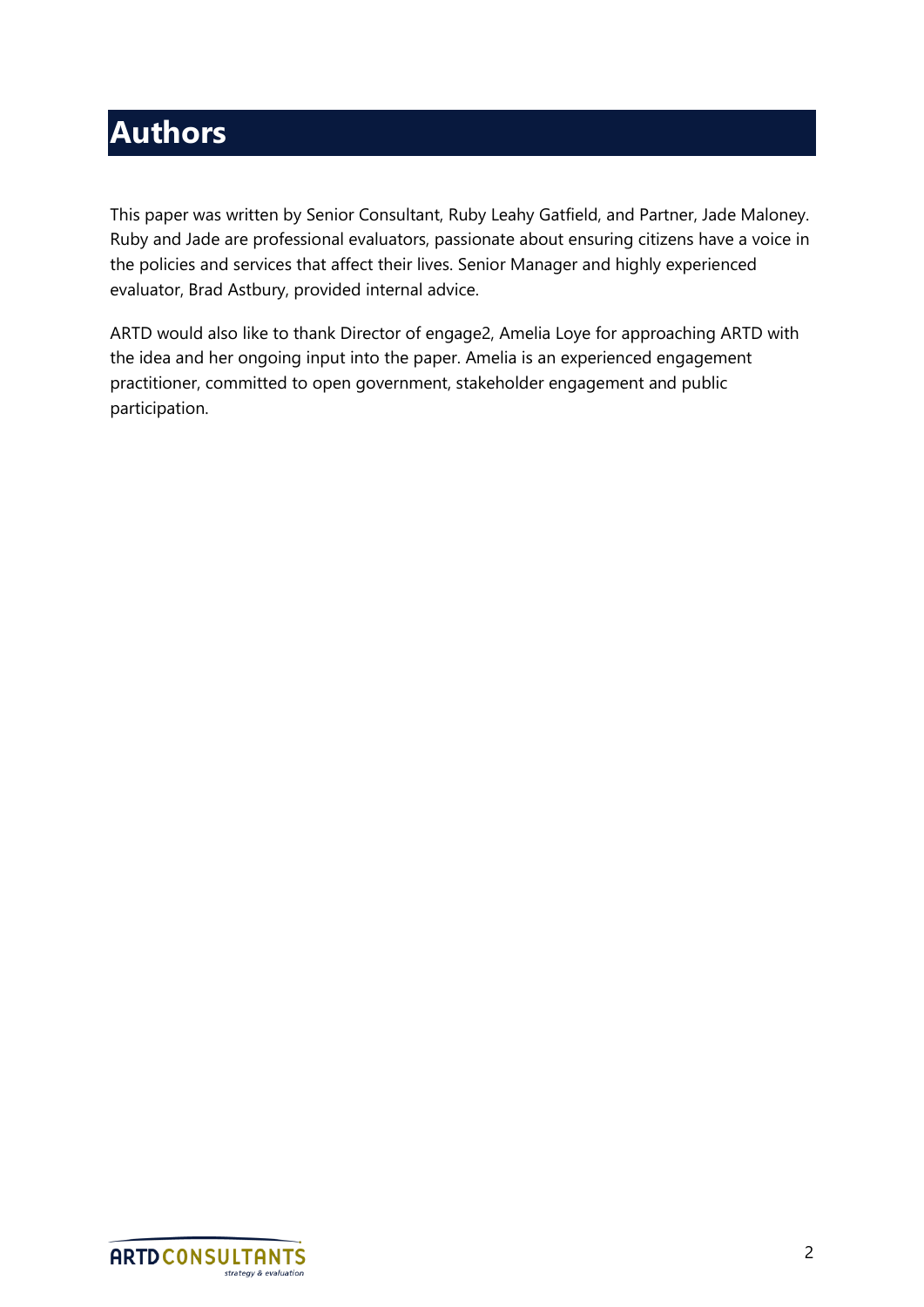# **1. Starting the conversation**

We know that citizen engagement is at the heart of a strong democracy. It enables governments to deliver policies and programs that respond to citizens' needs and helps to build trust in government systems and processes.

So, it's important that we understand how well governments are conducting engagement activities. It's not enough to know that more government agencies are engaging citizens on questions of policy and service delivery. We need to understand how effective their processes are, and the impact achieved.

In this discussion paper, we draw on our experience of monitoring and evaluating initiatives across the social services to start the conversation about ways of assessing citizen engagement in Australia to inform ongoing improvement.

While some agencies are inviting data and reporting on their processes well, it's not always clear who was consulted, what they said, and how the findings informed the final program or policy. Transparent reporting on engagement activities means identifying the reach and demographics of people engaged, analysing the findings by cohort, and providing a line of sight between feedback and the final program or policy. Transparent reporting supports agencies to evaluate the impact of their work, ensures decision making is transparent and responsive, and builds public trust in government. It also contributes to Australia's international commitment to more democratic and open government.

**Note:** The paper does not address what government actions should or shouldn't involve public consultation, nor the type of engagement that is appropriate (from information and consultation through to collaboration and empowerment<sup>1</sup>).

# **2. Citizen engagement in a global context**

There is more to democracy than holding free and fair elections. A sustainable democracy seeks to uphold fundamental civil, political and economic rights; ensure checks on government; maintain an impartial and transparent administration; and support **public participation**. 2

Despite the often-gloomy media portrayals of 'democratic decline' and 'a global wave of populism', recent research shows that democracy has in fact made significant progress over the past 40 years. Looking at the data for 155 independent countries from 1975–2015, the study, by International IDEA, found global increases in the number and quality of elections, greater respect for fundamental rights, more checks and balances on government (including

<sup>1</sup> <https://www.iap2.org.au/About-Us/About-IAP2-Australasia-/Spectrum>

<sup>&</sup>lt;sup>2</sup> International IDEA. 2017. Global State of Democracy 2017: Exploring Democracy's Resilience -Chapter 1. Page 10.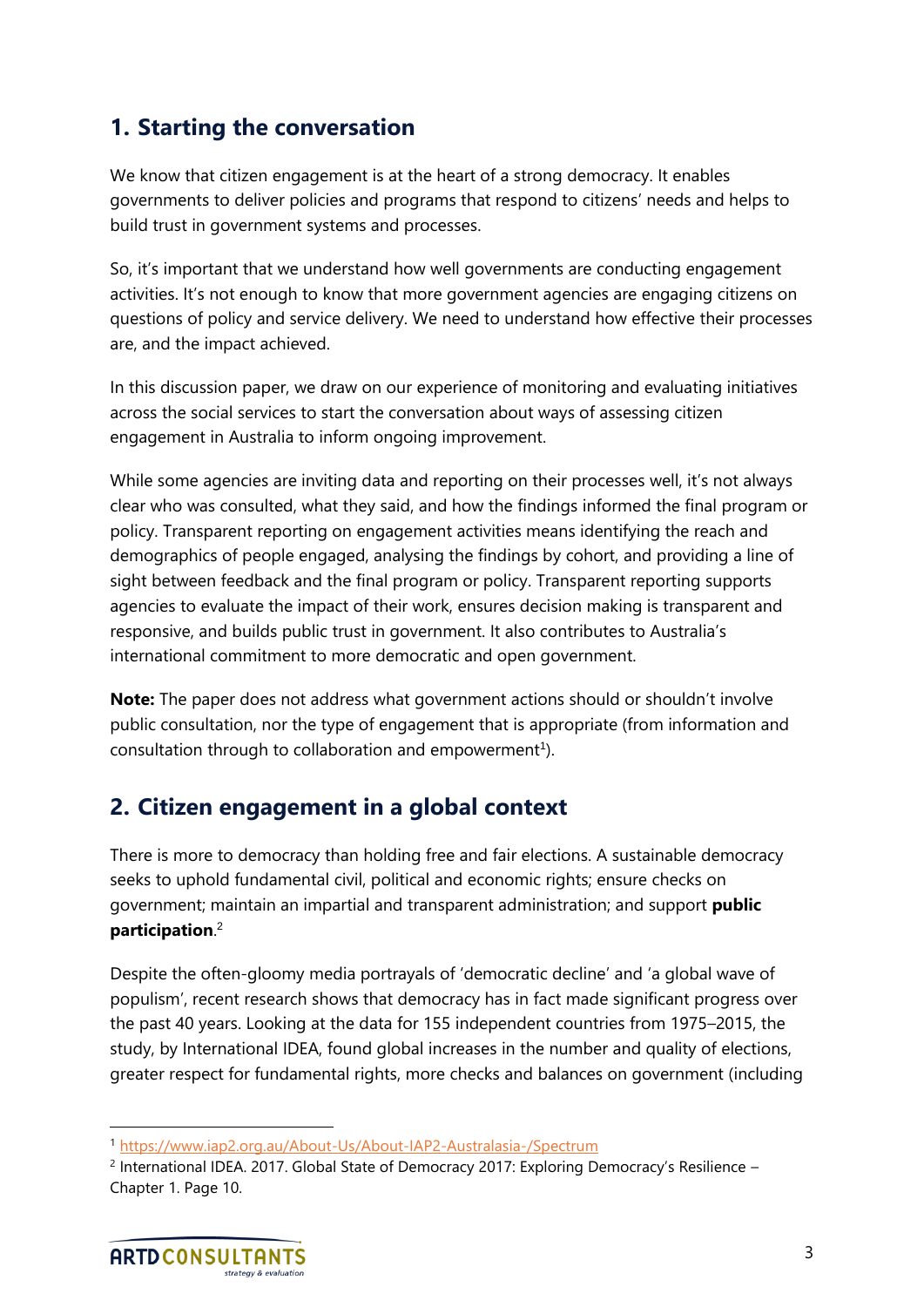judicial independence and media freedom), and **greater citizen engagement**. <sup>3</sup> While this is not the case in all countries, the data show that globally, countries are continuing to make efforts to safeguard democracy.

One important example of international efforts to safeguard and sustain democracy is the Open Government Partnership (OGP). The OGP is an international initiative to 'secure concrete commitments from governments to promote transparency, empower citizens, fight corruption, and harness new technologies to strengthen governance'.<sup>4</sup> Launched in 2011 by eight founding governments, the OGP now has 70 participating countries. To become a member, countries must deliver a national action plan and report on their progress towards being more transparent, accountable and responsive to citizens.

Australia joined the OGP in 2013. In 2015, the Department of the Prime Minister and Cabinet began public consultations to develop its [National Action Plan 2016–18](https://ogpau.pmc.gov.au/australias-first-open-government-national-action-plan-2016-18). The Plan includes 15 Commitments across five areas:

- 1. transparency and accountability in business
- 2. open data and digital transformations
- 3. access to government information
- 4. integrity in the public sector
- 5. **public participation and engagement**.

The Plan recognises the importance of citizen engagement to ensuring a transparent, accountable, responsive and, ultimately, democratic government. It commits the government to 'improving the way the Commonwealth engages with the public on policy development, service delivery and decision-making'.<sup>5</sup>

Citizen engagement is at the heart of open government. It puts people at the centre of decision-making, ensuring governments develop policies and programs that respond to citizens needs and contexts. But how do we know if this is being achieved?

# **3. Citizen engagement in Australia**

We scanned NSW and Commonwealth public consultation processes since 2016, to determine whether it would be possible to assess the effectiveness of engagement processes, based on publicly available information.

We found that where reporting on engagement was done well, agencies:

<sup>5</sup> Australian Government Department of the Prime Minister and Cabinet. *Australia's first Open Government National Action Plan 2016–18: Ministerial Foreword*. [https://ogpau.pmc.gov.au/australias](https://ogpau.pmc.gov.au/australias-first-open-government-national-action-plan-2016-18/ministerial-foreword)[first-open-government-national-action-plan-2016-18/ministerial-foreword](https://ogpau.pmc.gov.au/australias-first-open-government-national-action-plan-2016-18/ministerial-foreword)



<sup>&</sup>lt;sup>3</sup> International IDEA. 2017. Global State of Democracy 2017: Exploring Democracy's Resilience -Overview.

<sup>4</sup> Open Government Partnership. 2018. About OGP.

<https://www.opengovpartnership.org/about/about-ogp>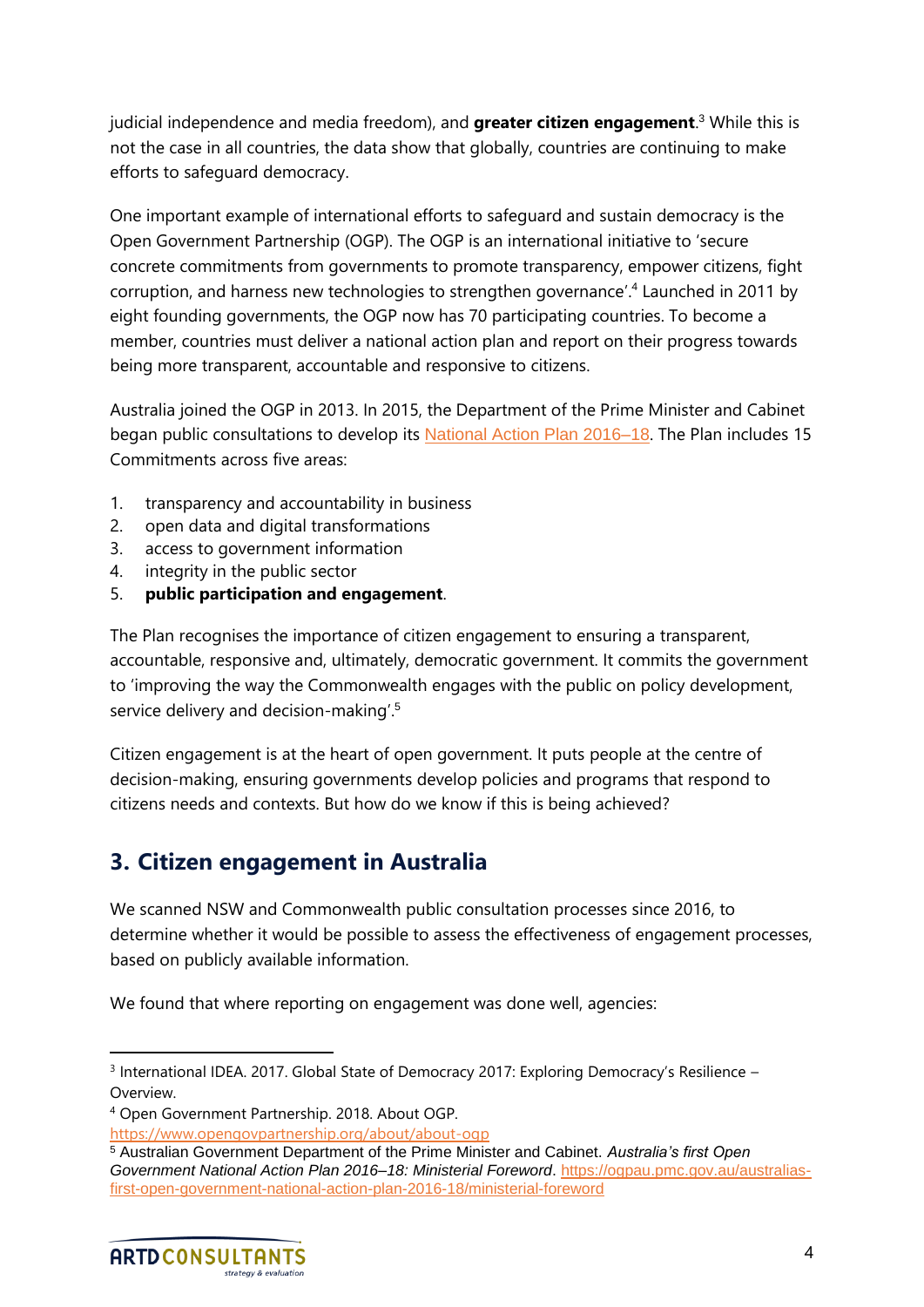- identified the reach and demographics of people engaged
- analysed findings by cohorts
- made clear how and where the findings informed the final product.

Three examples of effective engagement and reporting processes are outlines below.

#### *NSW Ageing Strategy*

The [NSW Ageing Strategy 2016–2020](https://www.facs.nsw.gov.au/download?file=382829) is the NSW Governments commitment to support its ageing population to live longer and participate in, contribute to and be included in their local communities. In 2016, the NSW Department of Family and Community Services (FACS) renewed the Strategy to ensure it was informed by and met the needs of older people and key partners across the state.

FACS [consulted](https://www.facs.nsw.gov.au/inclusion/ageing/research) more than 4,300 older people through a state-wide 'listening tour' in 10 locations, a public survey, a roundtable with private sector representatives, focus groups with older people from Aboriginal and culturally and linguistically diverse communities, and consultation with other government departments.

To demonstrate how the invited data informed the Strategy, a summary of the key findings is included at the beginning of the Strategy. More detailed findings related to each of the Strategy priority areas are also included, as well as the needs of particular population groups. This helps draw a line of sight between the needs and opportunities raised by stakeholders and how they informed the Strategy.

#### *NSW Disability Inclusion Action Plans*

The NSW Disability Inclusion Action Plans are the NSW Governments' renewed commitment to disability inclusion planning. Under the *Disability Inclusion Act 2014*, all local councils and NSW Government Departments, and some government agencies were required to develop a Disability Inclusion Action Plan (DIAP) by end July 2017.

A review of a random sample of 15 DIAPS showed that most councils reported on the channels they used to engage citizens (most used surveys and face-to-face workshops) and the demographics of those engaged (including local service providers, council staff, and people with disability) and included summaries of the consultation findings. Some also included the raw survey data or direct quotes throughout. For 12 out of the 15 reviewed, there was a clear line of sight between the invited data and the action plan.

The transparent reporting of the DIAP consultation process was supported by the development of [Planning Guidelines](https://www.facs.nsw.gov.au/__data/assets/file/0004/322366/NSW-DIAP-Guidelines.PDF), which suggested four key action areas to guide consultations, and a [template](https://www.lgnsw.org.au/files/imce-uploads/127/template-standalone-diap.pdf) Plan, that included a chapter for agencies to summarise the results of consultations. While this ensured consistent and clear reporting, there may be a risk in pre-defining the outcomes of the consultations, without a process for reporting on issues raised that did not align with the four key action areas.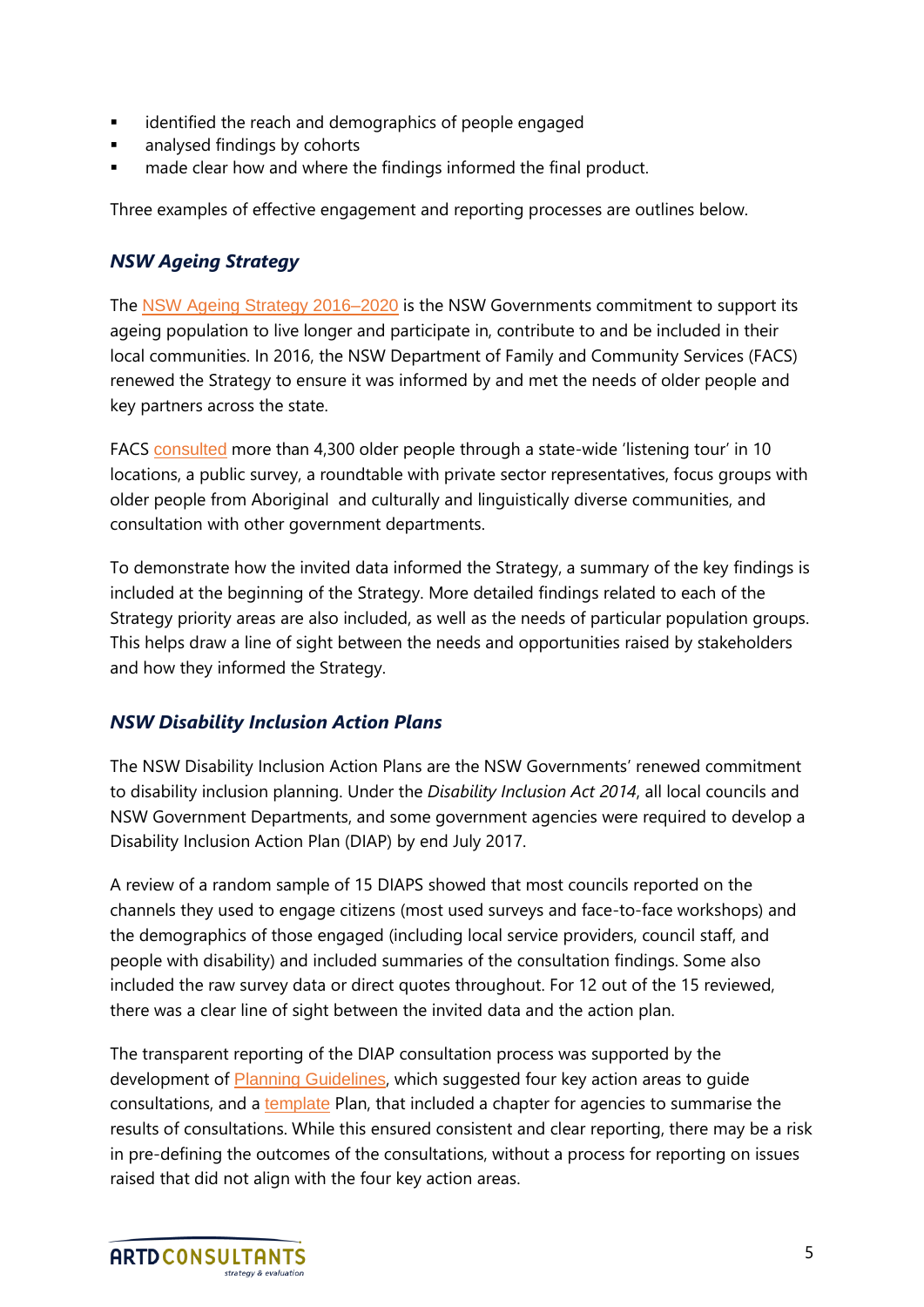#### *Engage DSS*

Like other government agencies, the Department of Social Services hosts an online platform for individuals and organisations to share their views on current policies or projects open for public consultation, and to view the outcomes of previous consultations: [Engage DSS](https://engage.dss.gov.au/). Depending on the policy or project, citizens can view the public submissions, consultation summary reports, and the final policy or paper to see if and how their feedback was used.

The NDIS Quality and Safeguards Framework is one positive example. To provide input on the Framework, citizens could attend public or provider consultations in accessible venues at major cities across Australia or use the online submission portal or discussion forum. A summary of Framework, FAQs and a consultation paper were provided online. The consultation paper was also available in Easy Read to reduce technical language and ensure people with cognitive disability or from CALD backgrounds could participate.

Following analysis, citizens could access the consultation report, an 80-page summary of the key findings from the process, and the final Framework. There was a clear line of sight between the Framework and the consultation data – each element referenced relevant findings. Where issues were raised that were out of scope of the Framework, these were documented in the consultation report and managed through appropriate channels.

Success of this process was supported by the [requirements](https://www.pmc.gov.au/resource-centre/regulation/best-practice-regulation-guide-ministerial-councils-and-national-standard-setting-bodies) for development of government regulation, including regulatory impact statements.

#### **The benefits of transparent reporting**

While government agencies are welcoming public input into their plans, policies, programs or projects – through online submission processes or face-to-face consultations – it is not always clear who was consulted, what they said, and how the findings informed the final program or policy (or not).

More transparent reporting on engagement processes would:

- support agencies to evaluate the impact of their work
- enable organisations to make use of invited data to support social change (for example, if the information about the challenges people with disability face in their local communities collected through the NSW Disability Inclusion Action Planning process was accessible to organisations applying for NDIS Information Linkages and Capacity Building grant funding, this could support targeted improvement activities)
- make the evidence base for decision-making clear and demonstrate government responsiveness
- **•** increase stakeholder and public understanding and trust in the process and in government more broadly.

To conduct and report on engagement better, we outline a conceptual framework for assessing the quality and impact of engagement processes below.

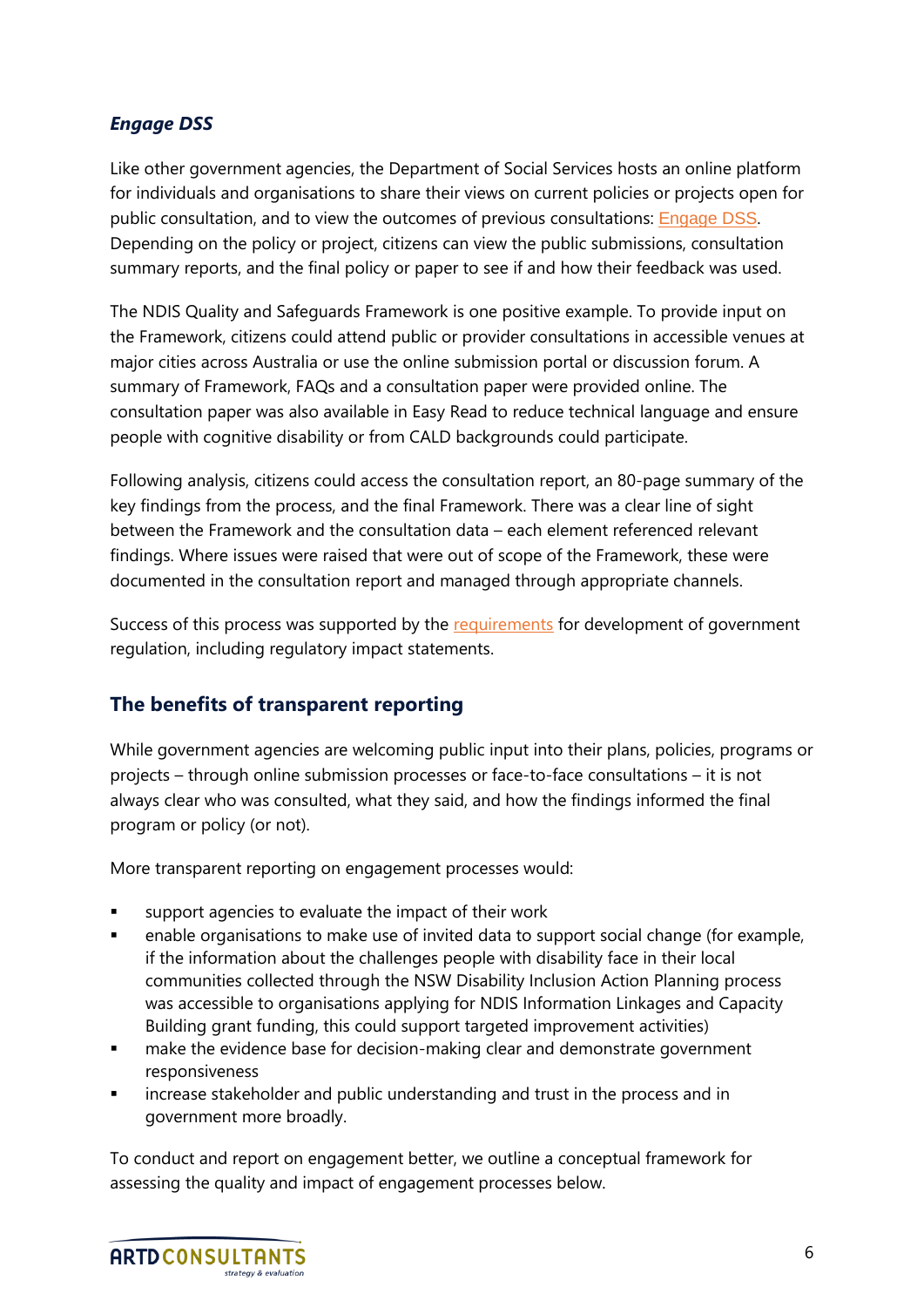### **4. Assessing engagement**

Recognising that engagement is a cornerstone of open and representative government, it's important to assess how well governments conduct and report on their engagement activities. Reporting on the rationale, methods and outcomes of engagement activities ensures that participation is meaningful and useful and can be used to inform future improvements.

#### **Understanding monitoring and evaluation**

Monitoring and evaluation are key and improving the quality and impact of citizen engagement.

**Monitoring** is often a part of evaluation but by itself is not evaluation and is less in-depth than evaluation. Monitoring is an ongoing and systematic process for checking progress, using readily available data. It requires a plan that sets out intended outcomes and data sources; a system of collecting and reporting on data; and support from stakeholders to collect and use the data.

**Evaluation** is a type of applied research to determine the 'merit, worth and value of things'. Evaluation can have many purposes – accountability, learning, and program improvement and knowledge building. Unlike monitoring, evaluation is generally undertaken to answer key questions to inform decisions at critical times. Effective evaluation involves an investment of time and resources, and different approaches to evaluation will be appropriate in different contexts.

When it comes to assessing citizen engagement, monitoring would enable government to track how well engagement is being done and support transparent and responsive processes. It would allow government to refine and track their processes as they go to respond to emerging needs. Further, evaluation could help government demonstrate accountability, build the evidence base about how engagement works, and strengthen future engagement processes.

#### **Understanding the use and impact of data**

Data collected through engagement, or 'invited data' can be used in different ways. We believe that conceptions of evaluation and research use may be helpful in understanding the potential use and impact of engagement:

- **process use**—policy makers learn from the process of data collection itself (e.g. about the needs of the target group and how to engage them)
- **instrumental use**—the data *directly* informs decision-making about the policy or program

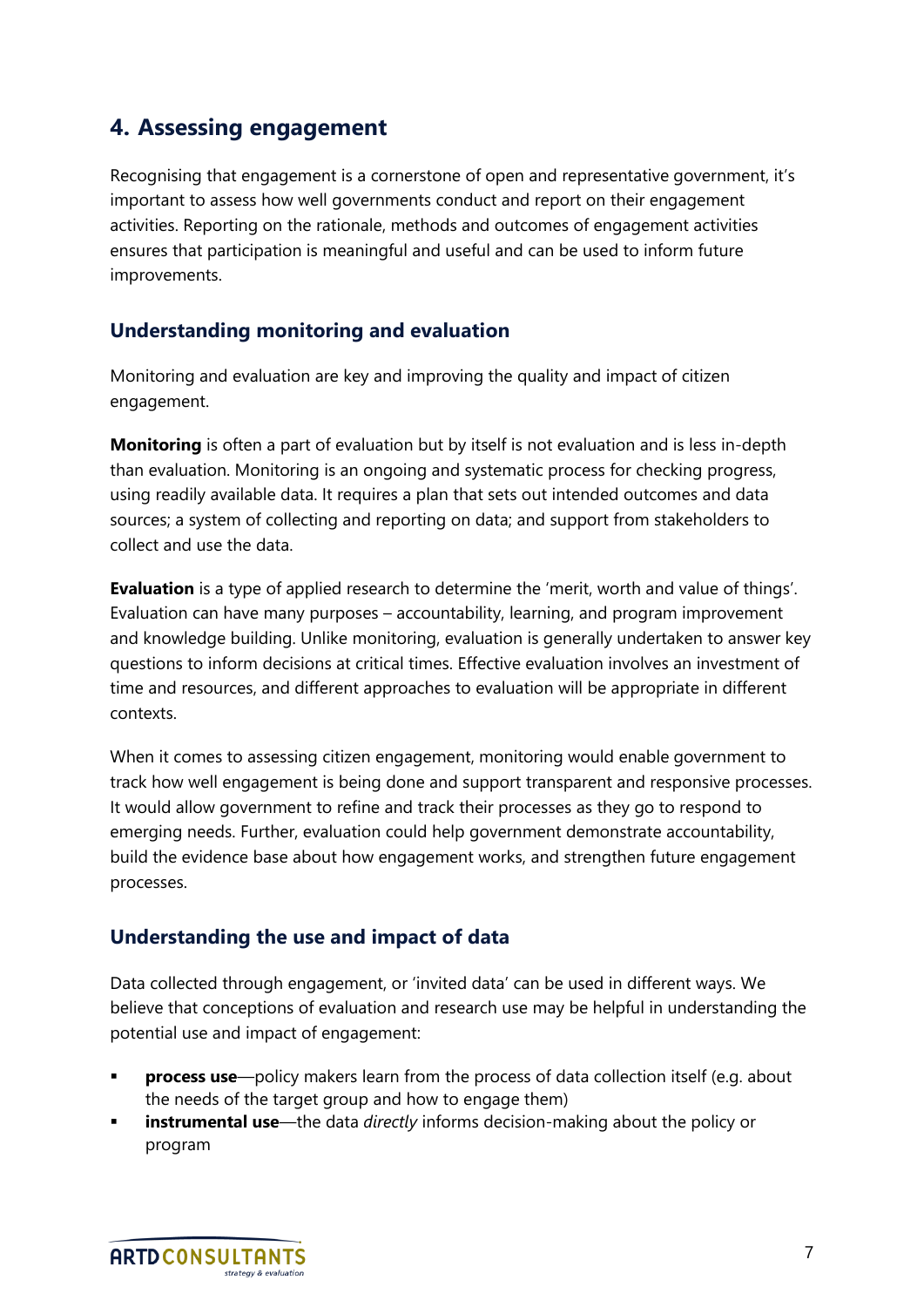- **conceptual use**—the data generates new knowledge about the subject and related issues and impacts that could inform future policy making, planning and service delivery
- **· influence**—beyond use, some point to 'influence' to understand how data leads to better societies. This framing underscores the multifaceted, broad and sometimes unintended ways that data can inform decision making. Data may have behavioural, motivational, cognitive or general influences at the individual, interpersonal or collective levels.<sup>6</sup> In the case of engagement, 'influence' could translate to the impact of engagement on citizen's trust in government or on the strength of democratic systems and processes more broadly.

Invited data can also raise issues that are out of scope—done well, processes should ensure these are forwarded to the relevant managers or agencies.

#### **Developing a monitoring and evaluation framework**

A sound monitoring and evaluation framework is generally built around a logic model – a one-page diagram that identifies how an initiative is intended to work and the outcomes it is supposed to achieve at different stages. Indicators of success can then be defined for outcomes at each level of the logic.

A logic for citizen engagement produced by the Government of Canada provides a starting point for understanding how increased citizen engagement may lead to increased trust in government.<sup>7</sup> It suggests that if people are aware of the opportunities to participate, have the information they need to contribute, feel their input was heard and will be used to shape decision-making and learn from and discuss the views of others, then governments will develop policy with greater buy-in and better outcomes, leading to increased trust in a government that is responsive to citizens' needs.



 $6$  Mark, M. and Henry, G. (2004). The mechanisms and outcomes of evaluation influence. <http://citeseerx.ist.psu.edu/viewdoc/download?doi=10.1.1.595.1063&rep=rep1&type=pdf> <sup>7</sup> Government of Canada. (2018). Does principles engagement lead to increased trust? <https://open.canada.ca/en/blog/does-principled-engagement-lead-increased-trust>

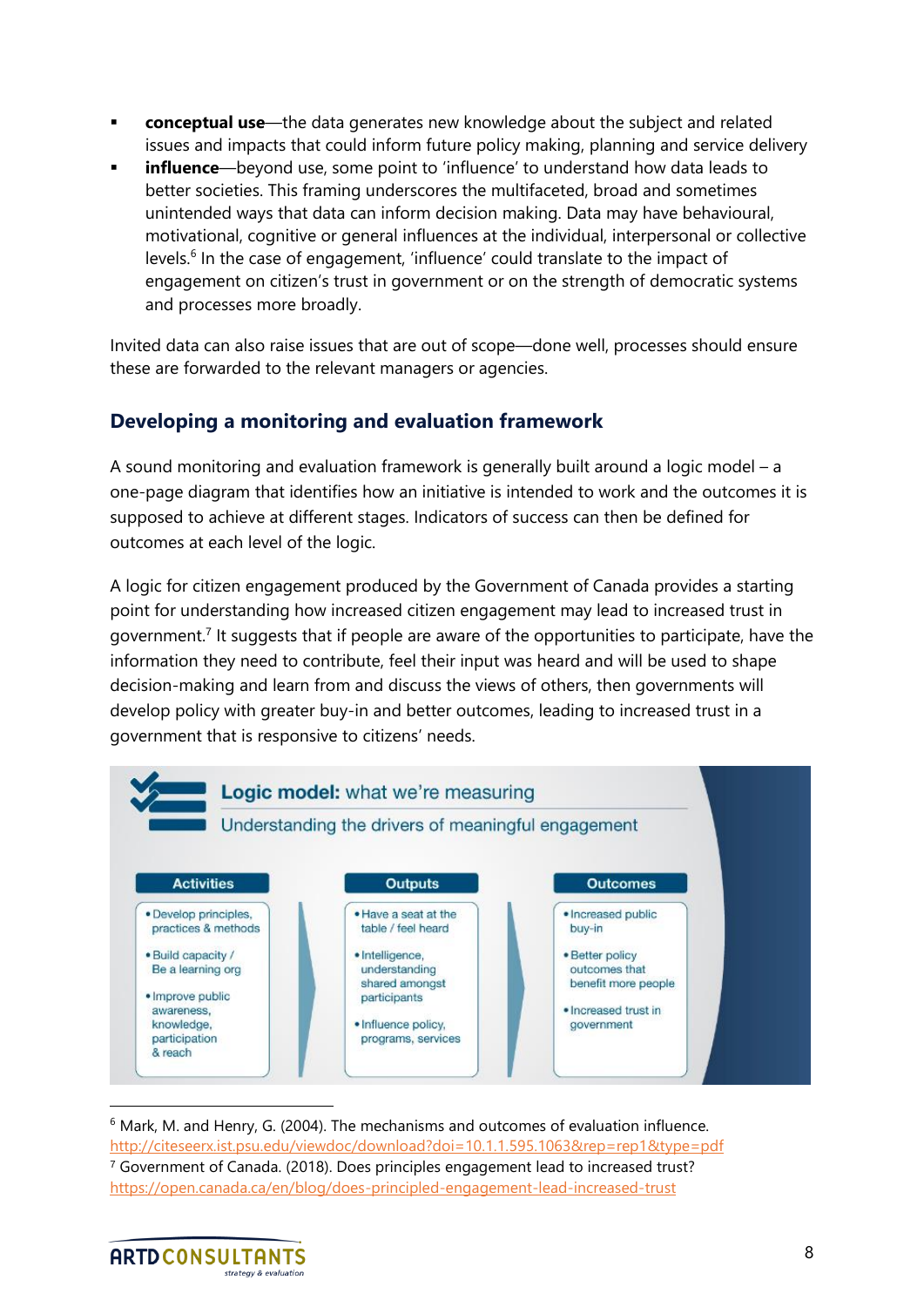Source: Government of Canada. (2018). [https://open.canada.ca/en/blog/does-principled-engagement-lead](https://open.canada.ca/en/blog/does-principled-engagement-lead-increased-trust)[increased-trust](https://open.canada.ca/en/blog/does-principled-engagement-lead-increased-trust)

#### **Monitoring engagement**

Monitoring engagement processes will help organisations to understand:

- how much was done, for example, the number of people engaged
- how well it was done, for example, whether a representative sample or the target group was reached
- whether anyone is better off as a result, for example, whether citizens felt listened to and are confident issues raised will be effectively addressed.

The following indicators could be tailored to individual engagement processes. These also align with the OGP quidelines for effective consultation.

- **Visibly** 
	- People are aware of opportunities to engage.
	- The process was open to the public or affected citizens.
	- The process was effectively promoted, using multiple channels or targeting affected citizens.
- **Information** 
	- People have accurate and timely information to make an informed contribution.
	- There was enough time to engage in the consultation, including ensuring time for member-based organisations to consult their members to make an informed contribution.
	- Information is in a format that is easily digestible.
- **Accessibility** 
	- The engagement process is inclusive of hard to reach groups.
	- Multiple channels of engagement are offered (e.g. online, face-to-face).
	- Accessible information is provided e.g. Plain English, multiple languages, multiple formats.
- **Reach**
	- The affected citizens are reached. In some cases, it may be appropriate to aim to engage with a representative sample.
	- Diverse cohorts are reached.
- **Participation**
	- Type of input citizens provided (e.g. an online submission, a workshop).
- **Efficiency**
	- The costs and resources were managed efficiently.

#### **Evaluating engagement**

Evaluation can assess not only what was achieved but how it was achieved. However, there are a number of factors that may impact how engagement data is used. On the demand side, factors include:

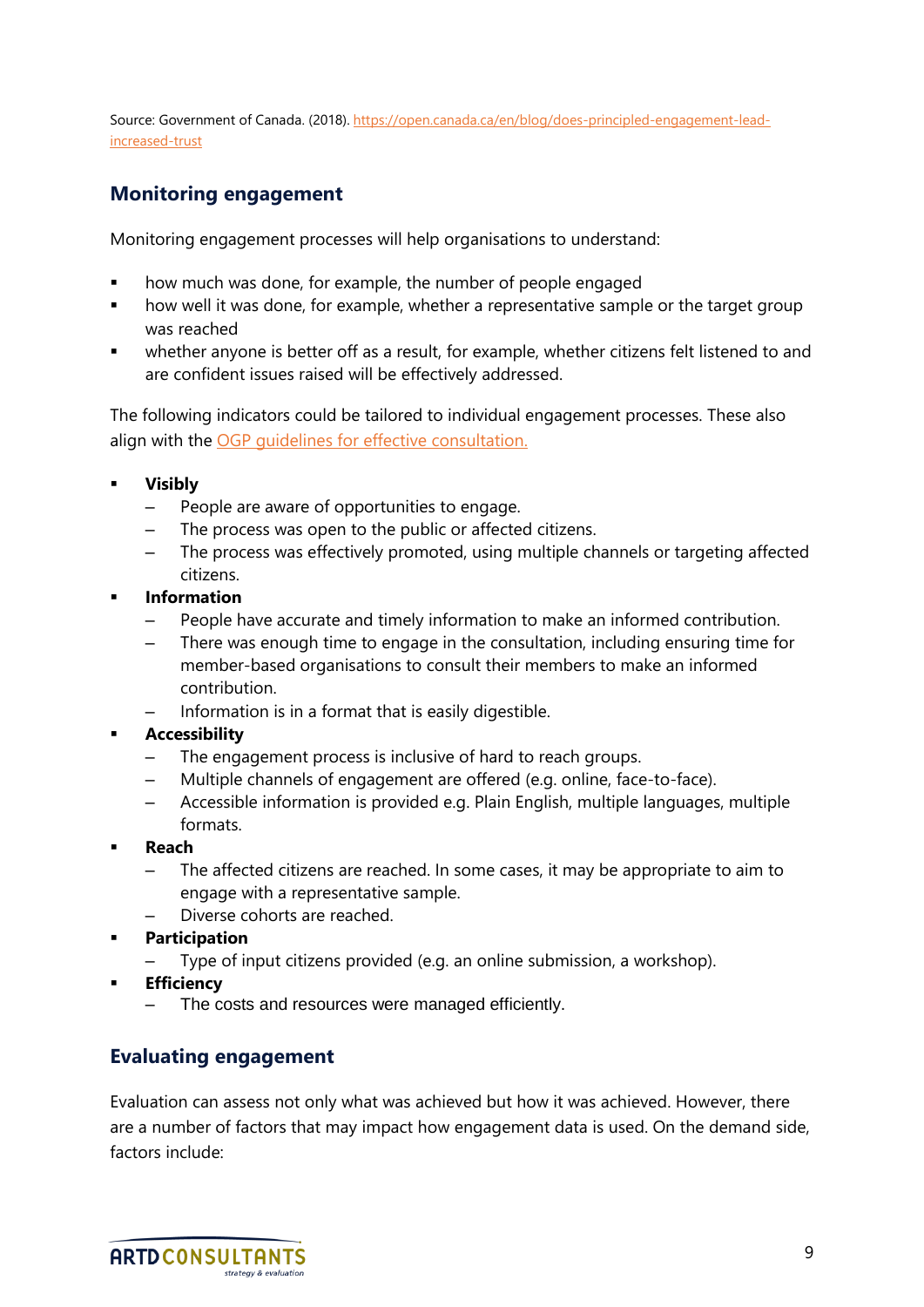- the political climate and significance of the decision to be made
- leadership and commitment to using the data
- organisational culture
- the broader sociocultural climate

On the supply side, factors include:

- timeliness of the engagement
- credibility of those managing the engagement
- **■** breadth of consultation
- informed consultation. $8$

Evaluation of citizen engagement processes can help agencies and citizens understand the direct impact (or 'instrumental use') of the process on the final product, as well as process and conceptual use. To do this, evaluation would consider who was engaged, what they said, how they felt about the process, how deliberative the process was, whether their views informed the final product (or where the final product differs to consultations findings, if a rationale is provided), and any broader influence of the data on policy, as well as the factors affecting use and influence.

Evaluation could also assess the indirect impact of the process on building a stronger democracy. Taking a systems-approach over the long-term, evaluation could assess whether the engagement process contributed to enhanced government decision making. It could assess whether citizens, including diverse groups, felt listened to and empowered by the process and, as a result, have greater trust in government. It could also assess whether the process supported more transparent, accountable and responsive government systems and processes. Additionally, a meta-evaluation across all government engagement activities would help to assess the contribution of engagement to and enriching representative democracy.

If you're keen to better understand the quality and impact of an engagement activity or discuss how to approach self-evaluation, you can contact Ruby at [ruby.leahy.gatfield@artd.com.au](mailto:ruby.leahy.gatfield@artd.com.au) or call 02 9373 9926.

<sup>&</sup>lt;sup>8</sup> These factors draw on the on the literature about the factors that we know affect use of research and evaluation, as there are likely to be overlaps with this and the use of engagement data.